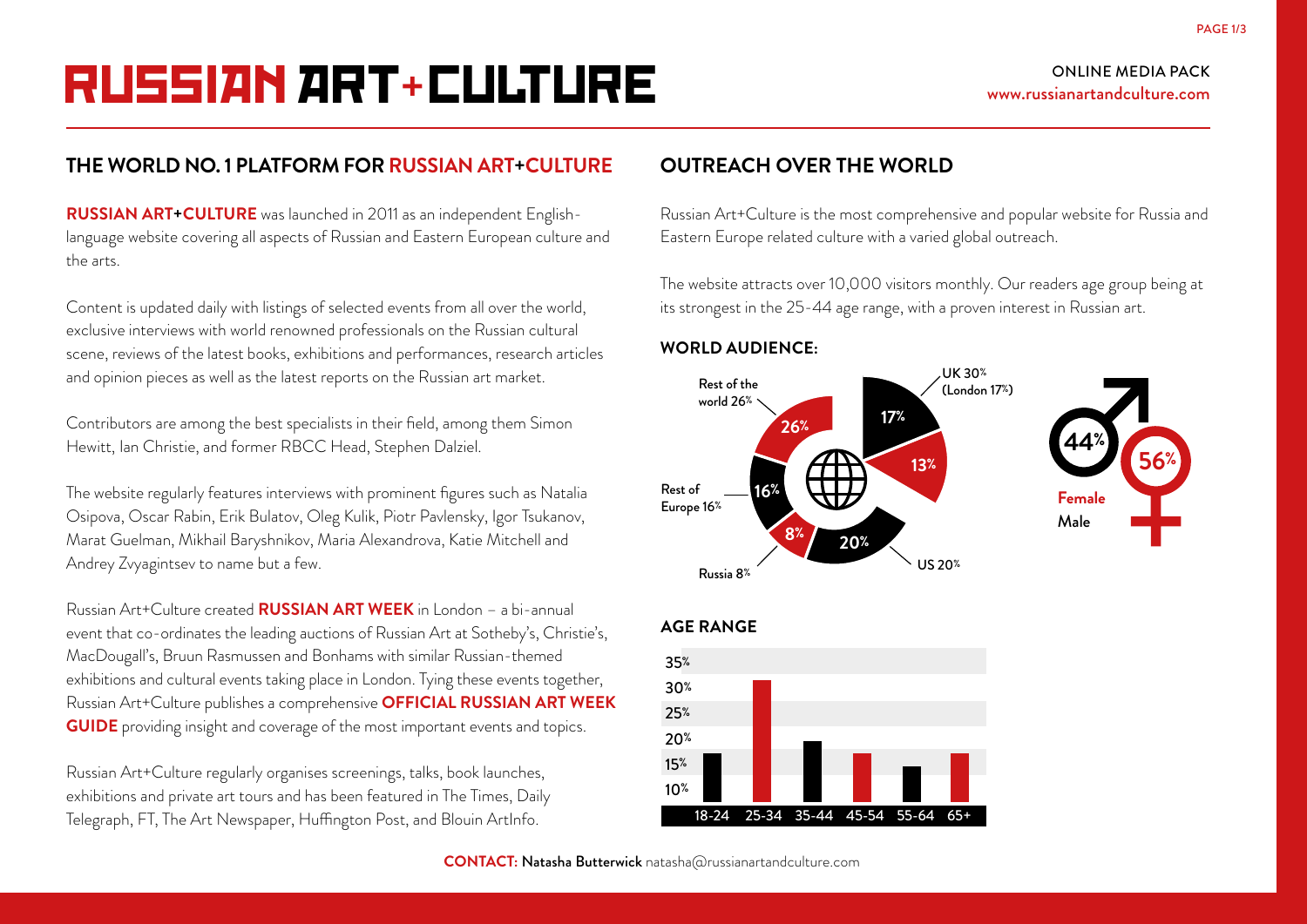## HOME I ABOUT I CONTRIBUTORS I ADVERTISE I PARTNERS I CONTACT US RUSSIAN ART+ CULTURE RUSSIAN ART+ CULTURE

RUSSIAN ART WEEK FEBRUARY 2017

## ONLINE MEDIA PACK www.russianartandculture.com



**CONTACT: Natasha Butterwick** natasha@russianartandculture.com